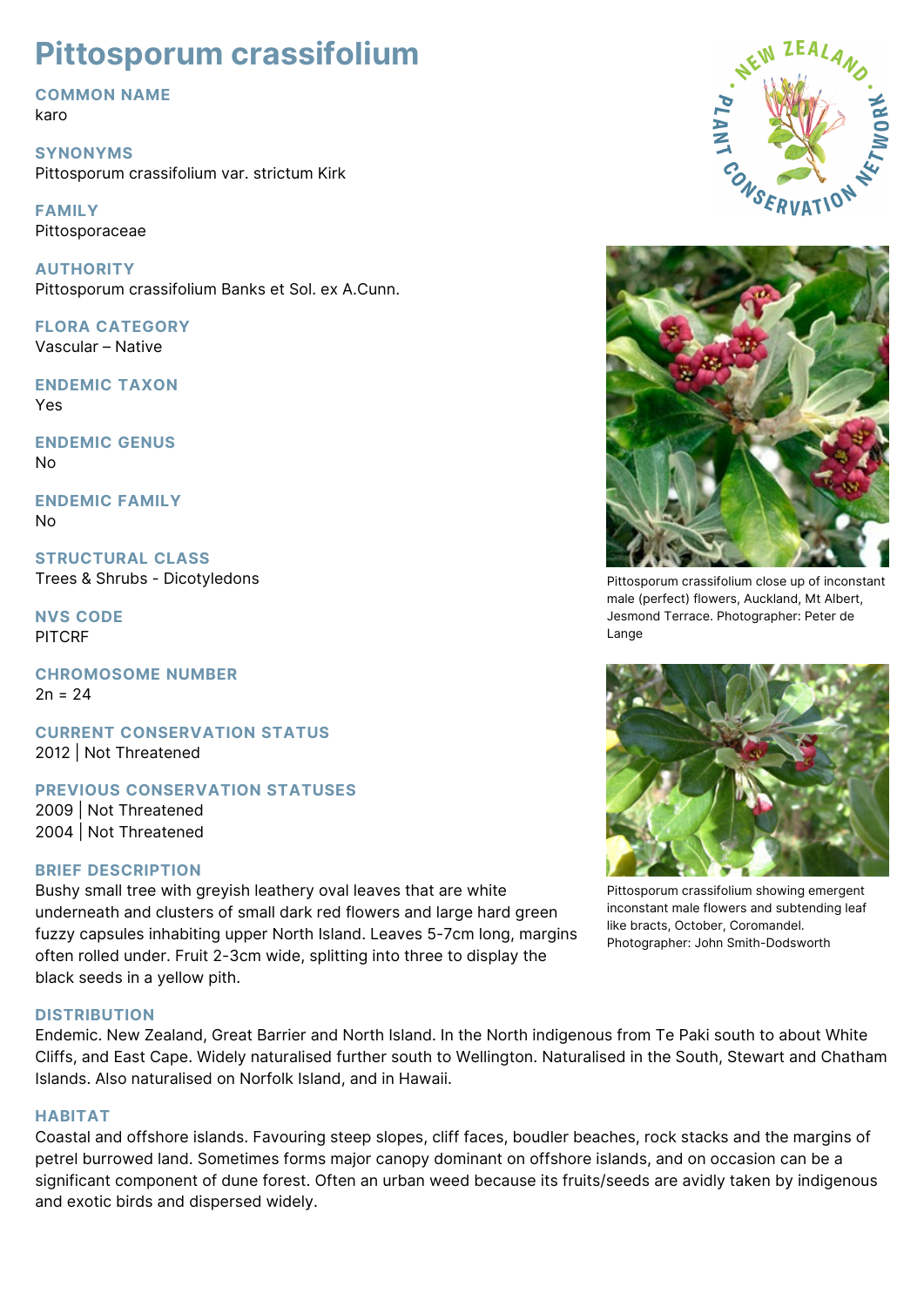## **FEATURES**

Gynodioecious shrubs to small trees 1-10 m tall. Trunk stout, grey-black. often distinctly lenticillate. Branches and branchlets erect, dark grey-black or brown, immature branchlets densely invested in grey-white or white tomentum, this maturing black. Leaves alternate, usually densely crowded toward branch and branchlet apices. Petioles 4-14 x 1-3 mm, grey-white to grey-black tomentose. Leaves 30-100 x 10-30 mm, obovate to oblanceolate, apices obtuse to acute, base attenuate, margins entire, both surfaces densely white, grey-white or brown tomentose when young, soon glabrate above but remainly densely covered in dirty white or grey-white, appressed tomentum beneath, very coriaceous, margins thickened and often strongly revolute, surfaces often blistered with insect galls. Flowers in terminal 1-10-flowered fascicles; pedicels 6-50 mm, accrescent in fruit, tomentose, subtended by a whorl of leaves and numerous, 3-15 mm long, caducous, brown-tomentose, ciliate bud scales. Sepals 7-11 x 1.5-3 mm, oblong to linear-lanceolate, acute, greyish-white, dirty white or brown tomentose on outer surfaces, inner surface only toward the middle, margins ciliate. Petals 10-16 x 3-5 mm, oblanceolate to lanceolate, subacute, free to base, recurved at apices, dark red, purple, yellow, pink or white; stamens 5-9 mm long, anthers 1-3 x 0.5-1.5 mm, sagittiform to elliptic-oblong. Ovary 3-6 x 2-5 mm, white or grey-white tomentose; style 3-2.5 mm long, stigma capitate or 3-lobed truncate. Capsules woody, 10-30 x 10-30 mm, (2-)3(-4)-valved, woody, trigonous, sometimes 2-4-lobed

#### **SIMILAR TAXA**

Pittosporum fairchildii Cheeseman is somewhat similar, differing from P. crassifolium by its glabrate rather than heavily tomentose foliage and capsules, both being sparsely covered in brownish tomentum. Furthermore the capsules of P. fairchildii are green to yellow-green rather than grey-black when mature, somewhat fleshy rather than woody, sparsely covered in brown tomentum rather than densely covered in grey-white tomentum and unlike P. crassifolium they scarcely (if ever) open, tending to fall intact from the tree.

## **FLOWERING**

August - October

#### **FLOWER COLOURS**

Red/Pink, Violet/Purple

#### **FRUITING**

September - August (Old fruits persist on trees)

## **PROPAGATION TECHNIQUE**

Easy from fresh seed. Often appears spontaneously in gardens as the seed is distributed far and wide by exotic and indigenous birds. An attractive species popular for its fast growth, robust grey-green leaves, sweetly scented flowers and remarkable resilience in coastal areas. Although frost sensitive, once established it will tolerate moderate frosts and snow fall.

#### **THREATS**

Not Threatened. However, the fruits are eaten by rats, and on rodent infested offshore islands this species rarely regenerates.

#### **ETYMOLOGY**

**pittosporum**: Pitch seed **crassifolium**: From the Latin crassus' thick and folius 'leaf'

**WHERE TO BUY** Commonly available from most garden centres.

## **TAXONOMIC NOTES**

Plants referred to this species from Raoul Island, in the Kermadecs are an as yet undescribed species, perhaps closest to the Norfolk Island Pittosporum bracteolatum Endl. The type of P. crassifolium appears to be the same as the later named Pittosporum ralphii Kirk. Further research is needed.

#### **ATTRIBUTION**

Fact sheet prepared for NZPCN by P.J. de Lange 30 August 2006. Description adapted from Cooper (1956).